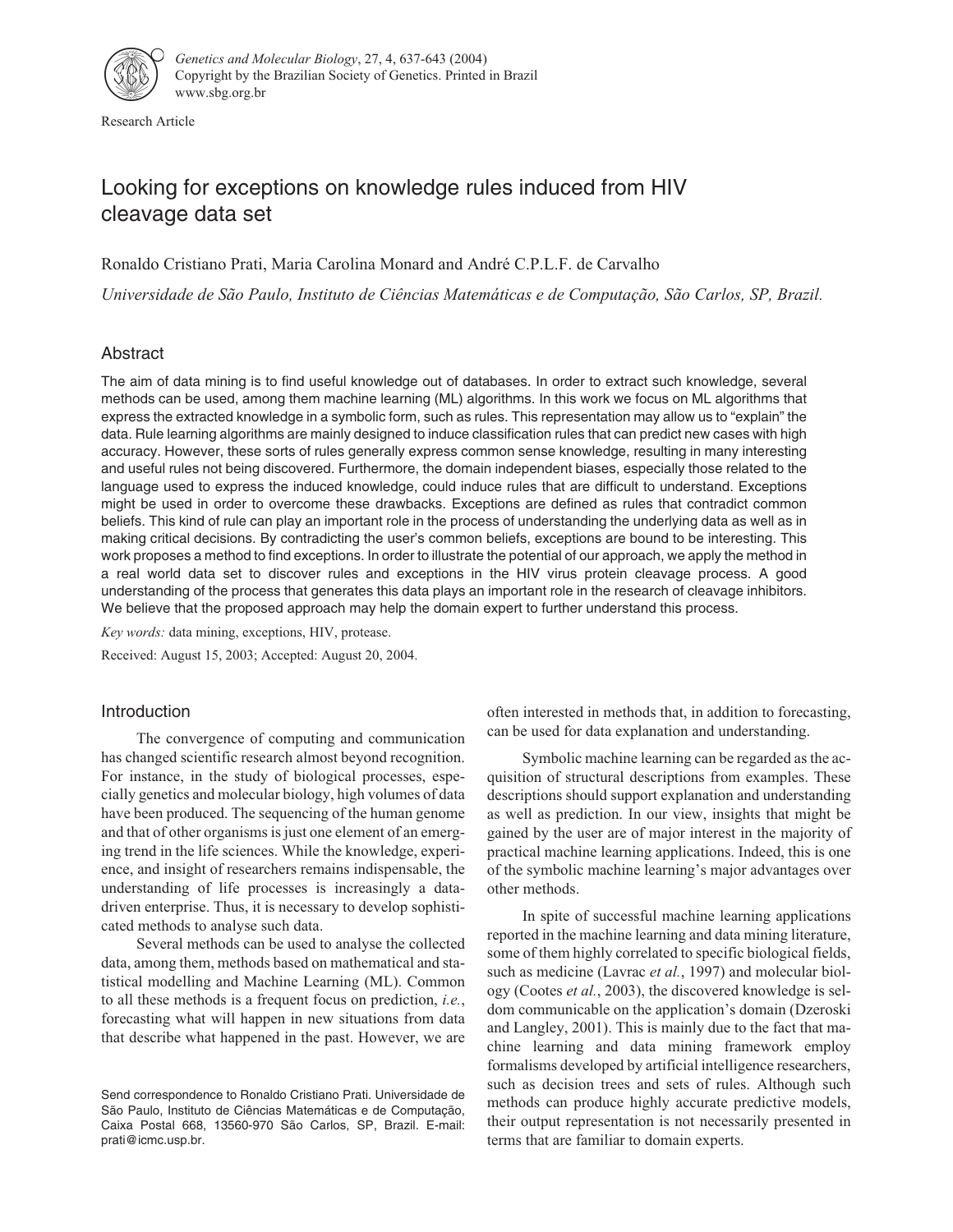Furthermore, since life is an evolutionary process, the underlying processes that generate the data are often a moving target. In this scenario, the currently accepted models are often based on general rules to create a big picture and exceptions to explain uncharacterised situations. Moreover, in life sciences in general and in genetics and molecular biology in particular, rare objects are of the most interest. This is to say that, although general theories form the core of knowledge in such areas, researchers are often interested in identifying truly unknown exceptions. As a matter of fact, it is almost impossible to come up with models that explain the data without taking into consideration their possible exceptions.

All things considered, in order to popularise the employment of machine learning methods in such domains, it would be interesting not only to employ machine learning methods in the yet unexplained data but also to adapt these methods in order to make them as close as possible to the current representation of accepted theories. In this work, we present an approach that aims to frame the acquired knowledge in such a way to increase its acceptance and utilization. Its main characteristic is to incorporate exceptions into the representation used by machine learning algorithms.

This work is organized as follows: Material and Methods presents our proposed approach to discover knowledge, highlighting its main component: exceptions. Case Study presents the HIV protease cleavage case study and results obtained using the standard as well as the proposed approach to extract knowledge from this data using machine learning algorithms. Although this is an intensively studied problem, often employing sophisticated models, we believe that our approach might contribute to the understanding of viral protease function in general, thereby leading to a better understanding of protease families and their substrate characteristics. Finally, Discussion presents some concluding remarks and discussion.

## Material and Methods

#### **Exceptions**

In this work, we are interested in symbolic ML algorithms that induce rules<sup>1</sup> from a data set  $D$ , which consists of a set of *n* instances described by *m* distinctive attributes  $X_1, X_2, \ldots, X_m$ . The rules induced from such a data set are targeted at a specific attribute, often named class attribute, which can assume one of *k* possible distinct values, named labels or classes.

The aim of the set of rules induced by the learning algorithm is to classify any new instance that has an unknown class value in one of the *k* possible classes. We focus on

symbolic algorithms because the user normally wants to know both the unknown class of an instance and how the other attributes are related to the target attribute. Thus, we do not consider neural networks or other kinds of ''black box classifiers, as they are not capable of explicitly expressing knowledge in a symbolic manner. The set of rules *Rj*,  $j = 1, \ldots, p$ , induced by symbolic algorithms are generally in the format

R: *if* < condition > *then* < class =  $C_i$  >.

The *if* <condition> is also called Body or B and  $\langle \text{class} = C \rangle$  is also called Head or H. Hereafter, to refer to a rule, we will use the notation Body  $\rightarrow$  Head or, in brief,  $B \rightarrow H$ . For rule learning algorithms that have the same representational power as propositional logic, each condition is a disjoint of restrictions among the attributes, such as *Xi* op value, where op can be any operator from the set  $\{=, \leq, \leq\}$ >, ≤, ≥, ∈ } and  $C_i$  is one of the *k* possible classes.

Classical rule learning algorithms are mainly developed to induce sets of rules for classification or prediction tasks whose aim is to predict or classify new instances with as high accuracy as possible. In other words, these algorithms try to induce rules with high accuracy and support, so that these rules are gathered in a final set of rules, called classifiers, able to predict the class of new instances with high accuracy. Although this approach produces consistent classifiers, some of the induced rules may be either trivial or difficult to understand by humans.

The straightforward way to discover novel knowledge is to individually evaluate the rules that constitute the classifier, filtering the whole set of rules in order to select those most interesting, according to some objective or subjective criteria (Freitas, 1999). Since these rules are mainly induced by focusing on the classification accuracy bias, they generally express common sense knowledge (*i.e.*, they are common sense or general rules). Even though general rules are consistent with the experts' expectations, in some activities is interesting to find out other kinds of rules besides the general ones.

Another important issue is how we interpret and understand the induced rules. ML algorithms can induce both disjointed and overlaid rules. Furthermore, overlaid rules can be either ordered (decision lists) or unordered (independent rules). From a knowledge discovery point of view, rules in a decision list are difficult to understand by the domain expert, since they are meaningful only in the context of all the preceding rules. Alternatively, disjointed and unordered rules can be individually interpreted. Nevertheless, the rules presented in these sets of rules are uncorrelated with each other. In many Data Mining (DM) applications, establishing a type of relationship among those rules can

<sup>1</sup> Some symbolic ML algorithms also induce Decision Trees. As we can always rewrite a decision tree as a set of rules, from now on the term **rule** represents either a rule directly induced by a ML algorithm or the one obtained by rewriting a branch of a decision tree as a rule.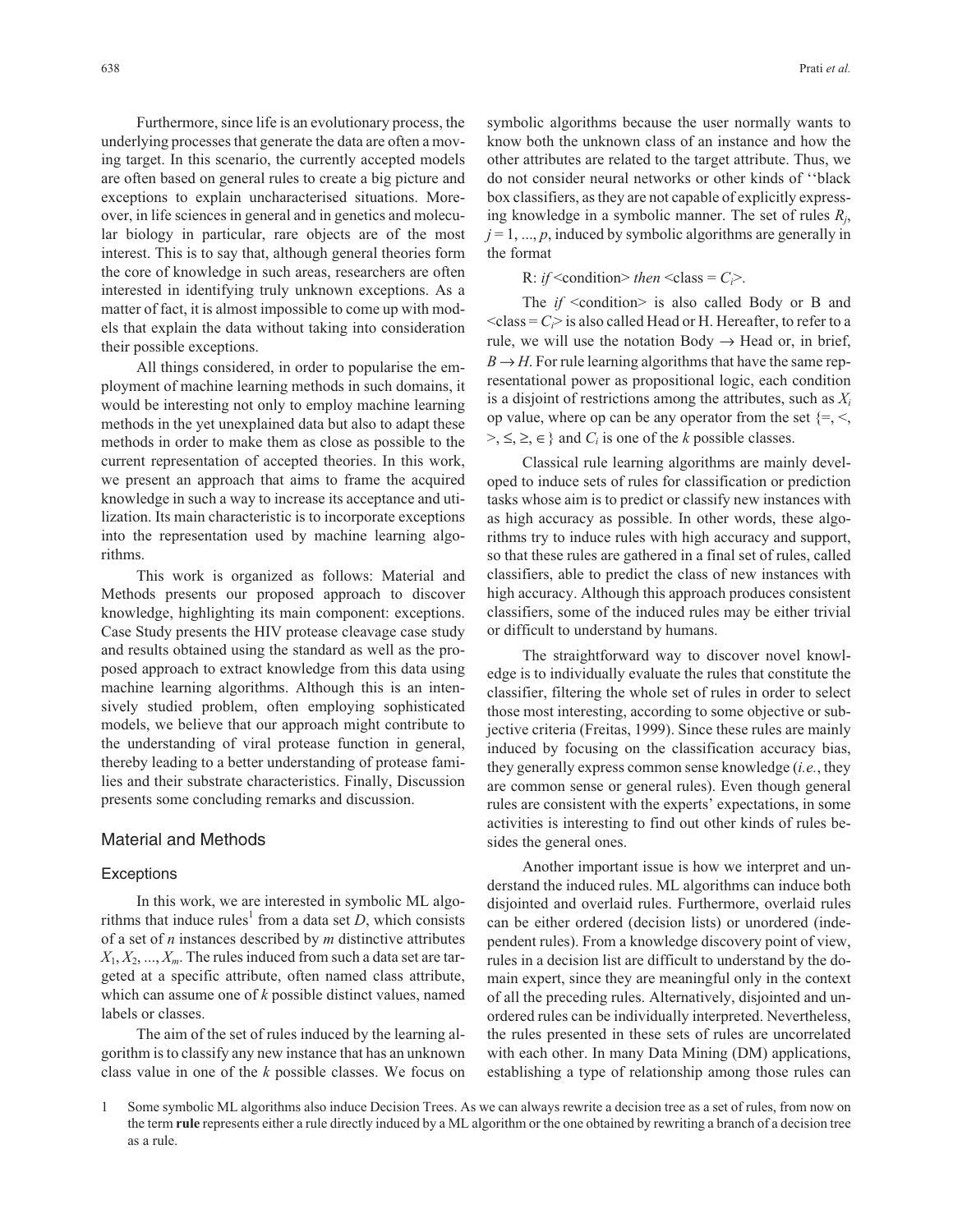play an important role in obtaining a good overall understanding of the underlying relationships in the domain.

In our view, the construction of classifiers where the main emphasis lies on the classifier's accuracy fails to reflect the way humans construct and express hypothesis. Although the classifier's accuracy is an important issue, it is important to note that at the knowledge discovery level, and in some practical applications, the direct application of learning algorithms strongly based on accuracy bias is almost worthless, since it fails in the search for novelty patterns and/or expressing the discovered knowledge closer than humans do (Dzeroski and Langley, 2001).

From a knowledge representation point of view, one of the main features of rules is that they tend to have exceptions (Kivinen *et al.*, 1994). If we could represent the induced rules in this manner, they would be more intuitive for humans, since humans generally talk about knowledge in terms of general patterns and special cases. For instance, in medical applications, physicians generally say that people with certain characteristics tend to have a particular disease; however, in some special situations, they may not develop the disease. Thus, more realistic rules are of the form '**if** *<sup>P</sup>* **then** *<sup>u</sup>* **unless** *<sup>Q</sup>*'. To represent such a rule we can refine common sense rules by adding exceptions.

Intuitively, exceptions contradict a general or common sense rule. A common sense rule represents a common phenomenon that comes with high support and confidence in a particular domain. Therefore, exceptions to the rules are weak in terms of support, but have confidence similar to the common sense rules (Hussain *et al.*, 2000). Support is a measure related to the relative frequency of the instances covered by a rule and confidence is related to its accuracy.

In this work, we use the exception concept given in (Hussain *et al.*, 2000), which structurally defines exception as shown in Table 1, where the term *B*' also represents a non-empty set of conjunctions of restrictions among the attributes. For instance, if we have the common sense rule "*if a gene X and gene Y are expressed, then the cellular cycle halts*", we could have an exception such as "*if a gene X and gene Y are expressed, but a gene Z is also expressed, then the cellular cycle does not halt*". In this case, the rule "*a gene Z is expressed*" represents the reference rule, which

**Table 1** - Rule structure for exceptions.

| $B \rightarrow H$                | general rule                  |  |
|----------------------------------|-------------------------------|--|
|                                  | high support, high confidence |  |
| $B \wedge B' \rightarrow \neg H$ | Exception rule                |  |
|                                  | low support, high confidence  |  |
| $B' \rightarrow \neg H$          | reference rule                |  |
|                                  | low support, low confidence   |  |
|                                  |                               |  |

explains the exception. Reference rules should have low support and low confidence and they are difficult do discover.

Exceptions help to solve the *understandability* problem. A set of isolated rules is not intuitive to the domain expert, since these rules fragment the knowledge; sets of rules expressed in this manner are generally difficult to read and understand because the domain expert cannot see any relationship among the rules. The induced rules have the property that most of the examples are covered by the high-level (general) rules. Lower-level (reference) rules represent exceptions. Once the knowledge is represented in this way, the domain expert can either get a good feeling for what the rules mean by ignoring all the deeper structures and looking only at the first levels or focus his/her attention on some specific points that are unexpected and interesting. It is worth noting that exceptions have the same representation power and logical constraints as production rules. Thus, it is possible not only to represent the concept in an easy-tounderstand way but also apply all the available formalisms, such as evaluation metrics.

A related problem is the discovery of interesting or useful rules. The quest for a simple set of rules of existing classification systems<sup>2</sup> results in many interesting and useful rules not being discovered. By contradicting the common sense rules, exceptions are generally more interesting and useful to the users. For instance, an exception can play an important role in a cell process regulation. If the biologist recognizes this role as an exception, he or she could better understand the related process.

Another problem is the one concerned with the static models generated by machine learning algorithms. As some processes are not static (*i.e.*, they may change with time) or new data may be acquired, it is interesting to have a model that could evolve without reengineering. Aside from that, people generally cope with the acquisition and maintenance of complex knowledge structures by making incremental changes to them within a well-defined context such that the effect of changes is locally contained in a welldefined manner (Gaines and Compton, 1995). Standard production rule systems do not have this property. The modularity of the rules themselves is not reflected in the modularity of the consequences of changes in these rules. Small changes can lead, through complex interactions, to major effects, making the development and maintenance of rule-based systems far more difficult than it appears at first.

#### Proposed approach

This section describes a new method to find exceptions from general classification rules. This method is mainly based in the following three key principles (Prati *et al.*, 2003):

2 In general, classification systems use the Ockam's razor advice "*prefer the simplest hypothesis consistent with the data*", in order to choose from multiple consistent hypotheses.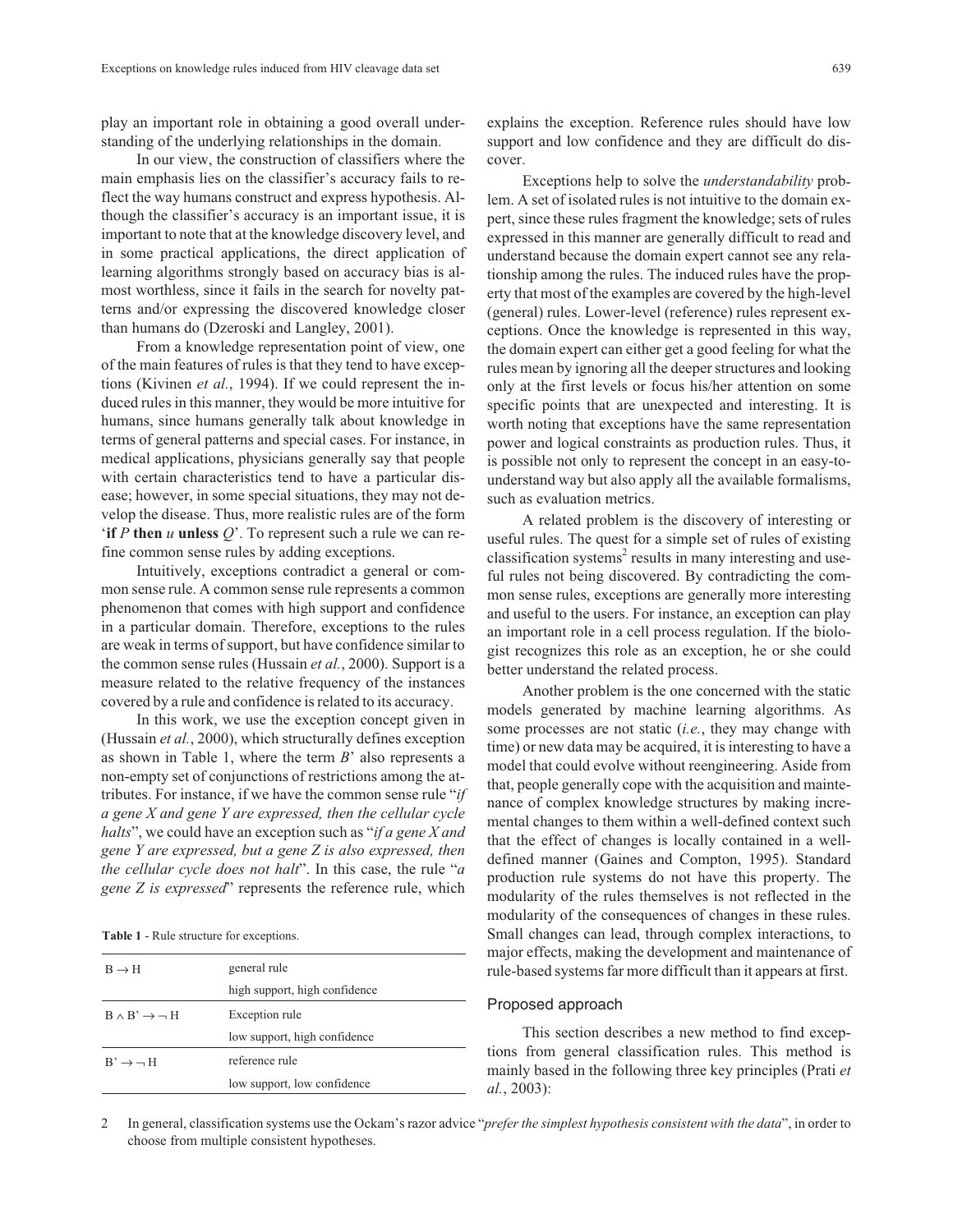1. A reasonable rule induction algorithm can summarize data and learn rules;

2. This algorithm has biases that favour the induction of rules with high support;

3. Exceptions should have low support in the whole data set; otherwise, they would be a common sense rule.

These three principles make the direct induction of exceptions by traditional ML algorithms difficult. The direct extraction of exceptions from a data set is not a trivial task since ML algorithms biases favour the induction of general rules. Although we may relax these biases in order to induce rules with lower support, there is a high chance that the knowledge would be fragmented among the induced rules. All things considered, our proposed approach is divided in the following two steps:

Step 1 - induction of common sense rules

In this step we use a traditional rule learning algorithm in order to induce general classification rules. As we are mainly interested in the induction of general rules, its main objective is to avoid the induction of highly specialized rules. This can be achieved by properly configuring the parameters of the learning algorithm.

Normally, a user can stop here for his/her preliminary data mining probing. The user can also apply a filtering step in order to select the most interesting rules. In our approach we also apply a filtering stage, but with the intent of finding and focusing on some rules to be further treated in the next step.

## Step 2 - looking for exceptions

In this step we focus on rules that are general (cover several examples) but also have high misclassification rates in order to search for possible exceptions. After identifying such rules, the search for reference rules that might be exceptions is initiated. For each of these rules, and only using the subset of instances that are misclassified by that rule, we look for associations with attribute instances and the negative(s) class(es)<sup>3</sup> foreseen by the rule. If those associations have minimum support and confidence values in the subset of instances, they represent a reference rule and the pair of rules (general rule, reference rule) representing one exception. It is worth noting that, although reference rules have high support in the subset of instances used to look for exceptions, they probably have small support in the whole data set.

A major advantage regarding our approach is that besides extracting exceptions out of general classification rules, it also preserves the locality concept of exceptions. This offers a powerful mechanism of expressing knowledge. Another point is that the model is not static, since incremental modifications can be made to a set of rules by adding exceptions to existing rules rather than by reengineering the entire set (Gaines and Compton, 1995).

## Case Study

## The biological problem

Intact HIV (Human Immunodeficiency Virus) virions are endocytosed (inserted into a cell) via specific cellular receptors on human cells. For 'retroviruses', a single stranded RNA sequence (typically between 8-12 kilobases and containing at least 9 genes, including genes for producing core protein precursors (gag), envelope proteins (env) and pol (reverse transcriptase, integrase and protease)) is then transcribed by one of the enzymes accompanying the RNA sequence into double stranded DNA (by the reverse transcriptase enzyme) and integrated with the host genome (by the integrase enzyme). The DNA provirus (originally reverse transcribed from RNA or single stranded DNA, or simply the original double stranded inserted viral DNA), when expressed, is transcribed into messenger RNA (mRNA) and translated into a protein chain (viral polyproteins), giving rise to new viral molecules which then reassemble to form complete virions that are then released for the infection of further cells.

Viral protease is the third enzyme typically accompanying viral DNA or RNA into the cell, although protease can also self-cleave itself naturally from the viral polyprotein if it is not introduced through endocytosis. It cleaves the precursor viral polyproteins (the substrate) at specific cleavage-recognition sites when they emerge from the ribosome of the host cell as one long sequence. This cleavage step is essential in the final maturation step of HIV. That is, protease is responsible for the post-translation processing of the viral gag and gag-pol polyproteins to yield the structural proteins and enzymes of the virus for further infection (Figure 1). If viral protease action can be inhibited by drugs so that such cleavage-recognition sites cannot be identified, viral replication can be stopped.

## **Results**

In order to illustrate the potential of our approach, we chose a real world data set<sup>4</sup> related to where a viral protease cleaves HIV viral polyprotein amino acid residues. This data set is also used by (Narayanan *et al.*, 2002, Cai and Chou, 1998). Table 2 summarizes this data set.

Each instance of the HIV data set consists of eight attributes that represent a recognition sequence followed by its class, related to its cleavage-ability. In turn, each attribute on the recognition sequence represents one amino acid. The attributes on the recognition sequence are sequentially ordered, *i.e.*, the first attribute refers to position one in the

4 Available at http://www.dcs.ex.ac.uk/~anarayan/ismbdatasets/

<sup>3</sup> In the case of more than two classes, the set of classes not foreseen by *H* are the negative classes *H*.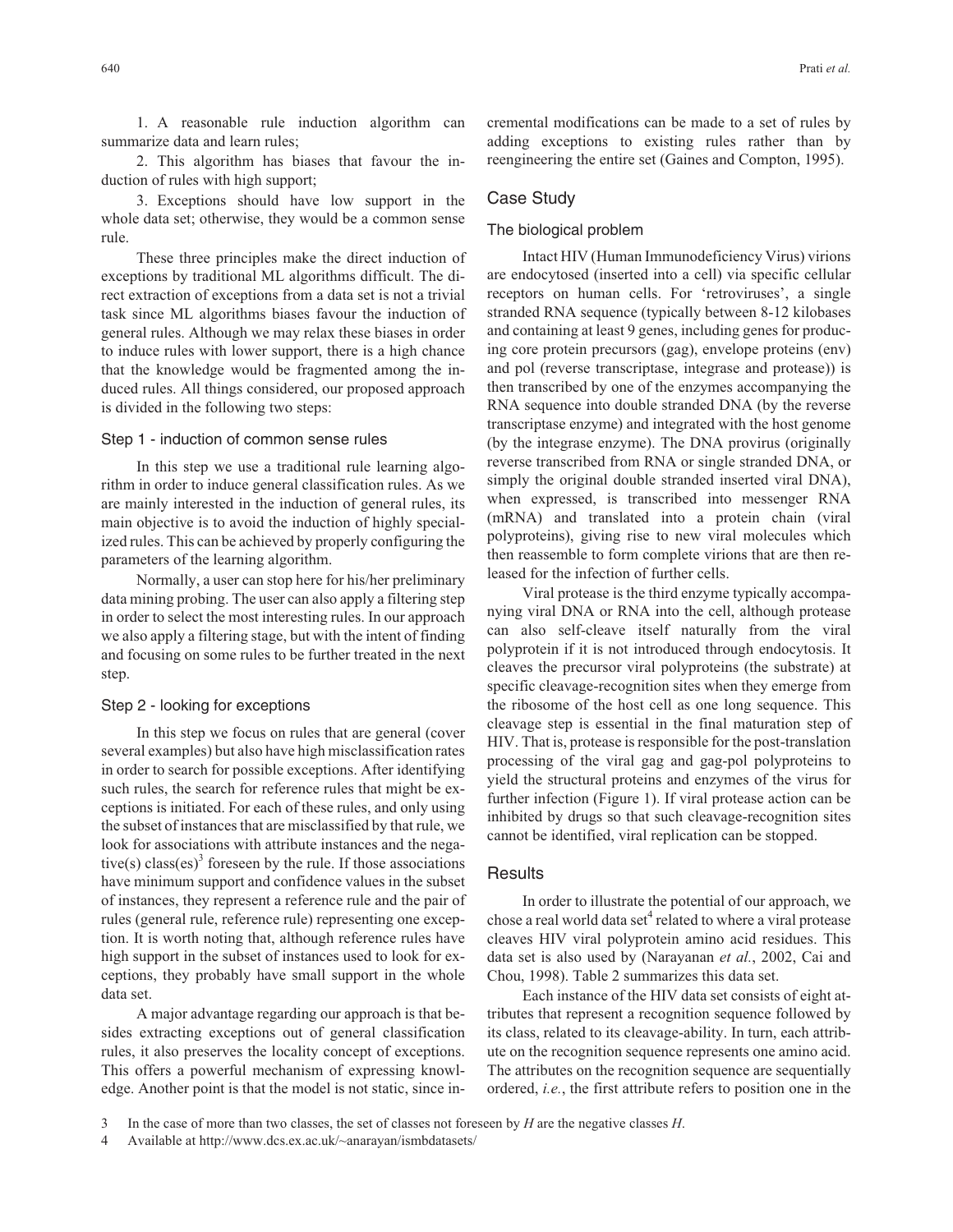



**Figure 1** - When the HIV viral polyprotein emerges from the CD4+T cell's ribosome (a), potential recognition sites (amino acid sequences of length 8) become available to the viral protease for cleavage. If a binding site is found, the protease cleaves the polyprotein (b) after locking on to the polyprotein (substrate) and cutting (c) at the active site. Protease inhibitors (d) are a relatively new form of anti-viral agent, which, through competitive inhibition, prevents the protease from further functioning (Narayanan *et al.*, 2002).

sequence, the second attribute to position two, and so forth. The size of the recognition sequence is the same as the size of the viral protease. When one of the recognition sequences matches its counterpart in the viral protease, the cleavage occurs between positions 4 and 5 of the recognition site. Whenever it does not match, the cleavage does not occur.

To avoid a possibility of exceptions over-fitting the data, we repeated the experiment three times using different training and testing samples; the data set was divided into three different disjoint subsets, and in each experiment two subsets were used for training and the other one for testing (3-fold cross-validation).

To apply the first step of the proposed methodology, we used the See5 program, which induces symbolic decision trees. To generate smaller trees, the option of generating nodes having subsets of possible values for conditions rather than individual values was set up. The overall error rate achieved by See5 is 14.63% with an standard deviation of 5.95%. Using our proposed approach, the error rate is estimated at 13.53% with a standard deviation of 6.24%. This result is significantly better with a 95% confidence level,

**Table 2** - Data set description.

| #attributes |     | #instances unknown values | classes                      |
|-------------|-----|---------------------------|------------------------------|
| 8 (nominal) | 362 | no                        | 0 - non-cleavage $(68.51\%)$ |
|             |     |                           | 1 - cleavage $(31.49\%)$     |

using a paired t-test to assess significance. Regarding sensitivity (true positive rate) our approach also outperforms See 5 with a 95% confidence level. The sensitivity achieved by See5 is 85.09% with a 7.60% standard deviation while our approach achieved 93.86% sensitivity with a 4.02% standard deviation.

As the transcription of the decision trees into rules produced a small number of rules, we decided to apply the second step to all the rules. In the second step, each rule selected in the first step defines a subset of instances where we need to look for exceptions. As stated before, this subset contains all the instances that are covered by a rule but do not have the same class as the one foreseen by the rule. In order to look for possible reference rules, we applied the association rule-mining algorithm APRIORI (Agrawal *et al.*, 1993). We only select as possible reference rules the ones that present a support value of at least 0.5. Furthermore, if the possible reference rule appears at least twice in all the conducted experiments, we assume it is a reference rule and the pair (general rule, reference rule) as a true exception.

Table 3 shows the final hypothesis found by our proposed approach. In this hypothesis we have an exception to the rule R1. Without the exception, this rule covered 229 instances in the whole data set, where 17 of them were mistakenly covered. When we added the exception, 10 of these 17 examples were correctly covered.

The induced rules confirm the importance on the cleavage process of the amino acids in positions 4 and 5 of the substrate. This point is the one where the linkage of the catalytic process occurs in order to cleave the substrate (scissile linkage). The generated exception also shows the importance of the position 6 in this process, which does not appear in the rules directly induced by the ML algorithm 4. The importance of position 6 in this process is also related in (Narayanan *et al.*, 2002).

In order to compare our proposed approach to a traditional ML algorithm, we also apply the See5 (rules) program, with default parameters, to the whole data set. Table 4 shows the rule set induced by See5 (rules) on the data set. The numbers in parentheses at the end of each rule represent, respectively, the number of instances correctly and incorrectly covered by the rule. The overall misclassification rate, assessed using the 3-fold cross validation technique, is

**Table 3** - Final hypothesis found using our proposed approach.

| R <sub>1</sub> | if pos4 $\in \{A,R,N,D,C,Q,E,G,H,I,K,P,S,T,W,V\}$                            |  |  |
|----------------|------------------------------------------------------------------------------|--|--|
|                | then non-cleavage                                                            |  |  |
|                | exception: if $pos6 = E$ then cleavage                                       |  |  |
| R <sub>2</sub> | if pos4 $\in \{L,M,F,Y\}$ and pos5 $\in \{A,R,E,G,H,I,L,M,F,P,T,\}$<br>W,Y,V |  |  |
|                | then cleavage                                                                |  |  |
| R <sub>3</sub> | if pos4 $\in \{L,M,F,Y\}$ and pos5 $\in \{N,D,C,Q,K,S\}$                     |  |  |
|                | then non-cleavage                                                            |  |  |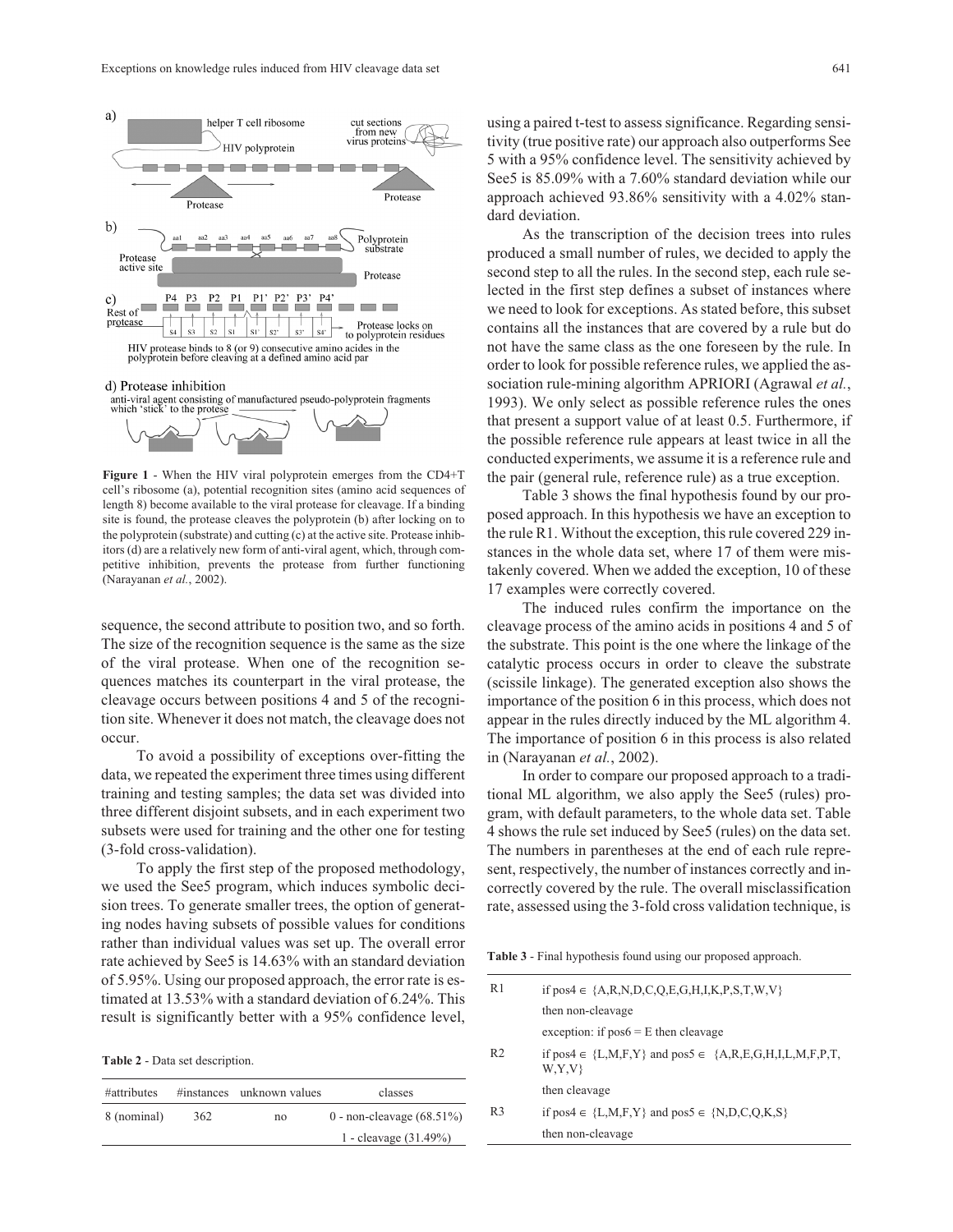**Table 4** - Hypothesis found using See5 (Rules) program.

| R <sub>1</sub>  | if $pos4 = T$ | then class non-cleavage $(16/0)$ |
|-----------------|---------------|----------------------------------|
| R <sub>2</sub>  | if $pos5 = C$ | then class non-cleavage $(15/0)$ |
| R <sub>3</sub>  | if $pos5 = K$ | then class non-cleavage $(15/0)$ |
| R <sub>4</sub>  | if $pos4 = K$ | then class non-cleavage $(14/0)$ |
| R <sub>5</sub>  | if $pos4 = R$ | then class non-cleavage $(14/0)$ |
| R <sub>6</sub>  | if $pos5 = D$ | then class non-cleavage $(13/0)$ |
| R7              | if $pos4 = V$ | then class non-cleavage $(13/0)$ |
| R <sub>8</sub>  | if $pos4 = S$ | then class non-cleavage $(26/1)$ |
| R <sub>9</sub>  | if $pos5 = S$ | then class non-cleavage $(25/1)$ |
| R10             | if $pos4 = Q$ | then class non-cleavage $(10/0)$ |
| R11             | if $pos5 = Q$ | then class non-cleavage $(10/0)$ |
| R12             | if $pos4 = I$ | then class non-cleavage $(9/0)$  |
| R <sub>13</sub> | if $pos4 = P$ | then class non-cleavage $(7/0)$  |
| R <sub>14</sub> | if $pos4 = C$ | then class non-cleavage $(16/1)$ |
| R15             | if $pos4 = W$ | then class non-cleavage $(6/0)$  |
| R <sub>16</sub> | if $pos4 = D$ | then class non-cleavage $(12/1)$ |
| R <sub>17</sub> | if $pos4 = H$ | then class non-cleavage $(5/0)$  |
| <b>R18</b>      | if $pos4 = A$ | then class non-cleavage $(27/4)$ |
| R <sub>19</sub> | if $pos4 = N$ | then class non-cleavage (29/5)   |
| R <sub>20</sub> | if $pos4 = F$ | then class cleavage $(35/5)$     |
| R <sub>21</sub> | if $pos5 = F$ | then class cleavage $(23/5)$     |
| R <sub>22</sub> | if $pos4 = L$ | then class cleavage $(38/9)$     |
| R <sub>23</sub> | if $pos4 = Y$ | then class cleavage $(49/16)$    |
|                 |               | Default class 0                  |

14.08% with a standard deviation of 6.43%. In this case, although the nominal rate is slightly better, our approach does not outperform See5 with a 95% confidence level. As can be observed, a domain expert is barely able to have an overall understanding of the related data.

We also tried to find the exception using only a traditional ML algorithm (in this case, we used again the See5 algorithm, without setting up the option that generates subsets of values in the nodes). To this end, we stepwise relaxed the pruning confidence factor by 5% until the attribute position 6 appeared in the induced tree (we stepwise relaxed this value from 25% (default) to 60%). The result is an induced decision tree with 55 leave nodes that can be translated into 55 rules. In two of these 55 rules, the disjoint **if** pos6 = E appears. However, in these cases, we cannot see the relationship between the generated rules and the exception.

## **Discussion**

HIV protease is one of the most studied processes in an effort to develop drugs against AIDS (Acquired Immune Deficiency Syndrome) infection (Wlodawer and Vondrasek, 1998). Although an understanding of the HIV lifecycle indicates that inhibition of HIV protease could lead to a treatment of HIV infections, the creation of HIV protease inhibitors requires a detailed understanding of the molecules involved and their interactions.

However, studies on protease inhibitors are mainly carried out ''ad-hoc, generally focusing only on some HIV variations and developing complex computer models or analysing crystallized forms of proteases using X-rays. These processes are both costly and time consuming. Besides, it is also known that proteases seem to be able to evolve in response to virus mutations (Narayanan *et al.*, 2002). Some HIV protease inhibitors (*e.g.*, Saquinivir, Ritonavir, and Indinavir) have been produced and are currently on the market. These drugs have been proven successful in treating HIV infection (Wlodawer and Vondrasek, 1998), although serious side effects (the virus life cycle is intertwined with the cell life cycle) and the development of resistance are still major unsolved problems (Wlodawer and Vondrasek, 1998). In this sense, due to the high degree of viral mutation, it is generally accepted that protease inhibitors may have to "co-evolve" with their protease targets.

However, even though there are more than 150 cleavage proteins deposited at the Protein Data Bank (PDB), there is still little understanding of how viral polyproteins are cut into their functional units. Moreover, it is clear that the structures provided only a small fragment of information necessary for drug design (Wlodawer and Vondrasek, 1998). Thus, the challenge is to investigate whether it is possible to generalise from known cleavage sites to unknown ones. A general understanding of viral protease specificity may help the development of future anti-viral drugs involving protease inhibitors by identifying specific features of protease activity for further experimental investigation.

We believe that the approach proposed in this work to find exceptions out of general rules is especially suitable for such analysis. It allows a more compact and easy to understand model description, helping the domain expert to understand the underlying process. While the general induced rules are related to the biological process, as is already known that phenylalanine(F), tryptophan(W) or tyrosine(Y) are generally present on either side of the cleavage point in the substrate (Pettit *et al.*, 1991) and R2 capture this pattern, the exception found - also, it is well know that carboxylic acids, such as Glutamic (E) preset in the found exception, have a fundamental role in the formation of peptide bonds which link amino acids together to form the backbone of the protein (Landis *et al.*, 2004) - can provide some insights to help the domain expert to understand the underlying data.

A natural extension of this work is the analysis and validation of the generated rules by domain experts. To this end, the results reported here could be used as a compass needle for future laboratorial experiments, which would take into account patterns of residuals instead of focusing